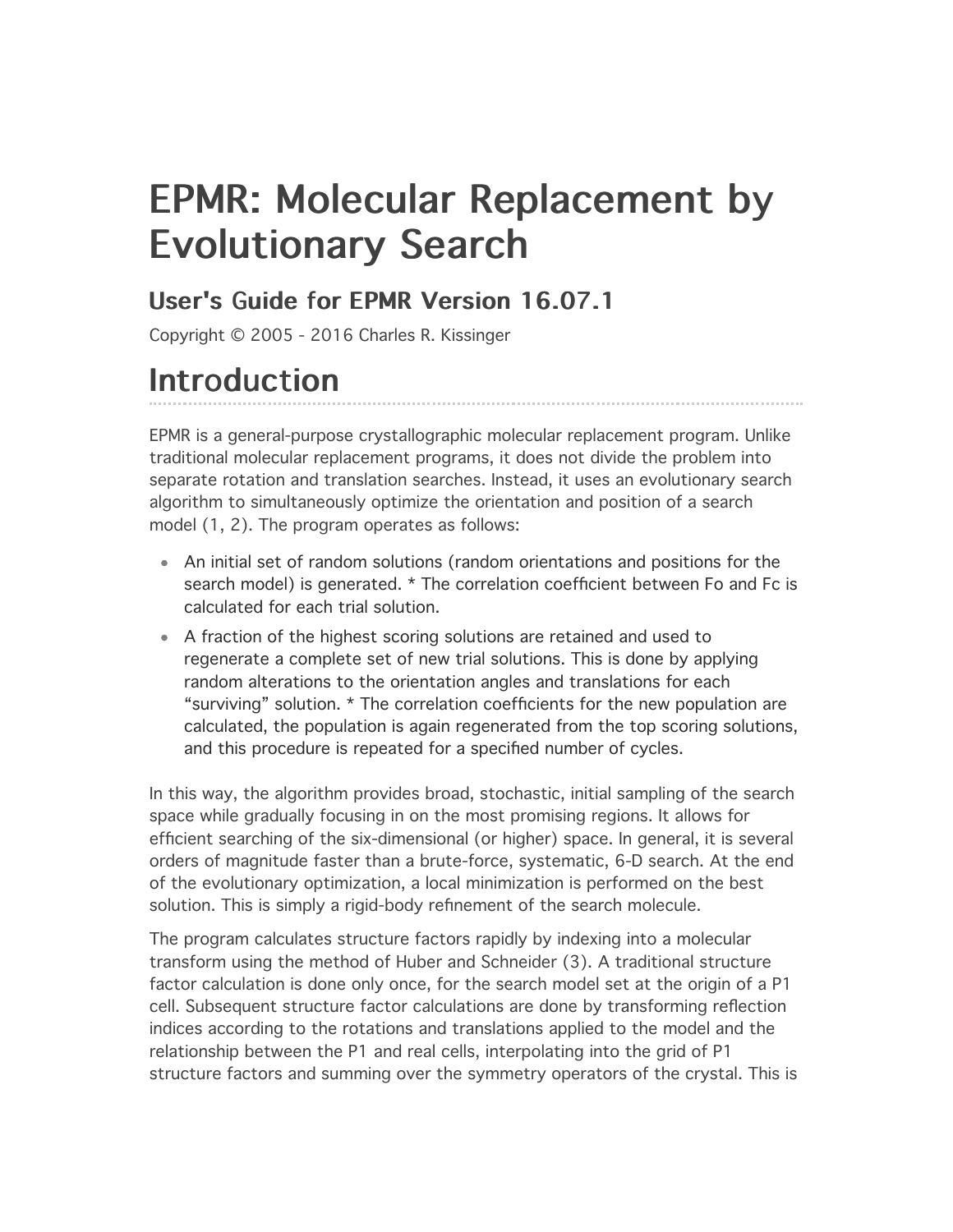much faster than an FFT calculation. A simple Babinet-type solvent correction is applied to the calculated structure factors. The values of the solvent correction parameters (k, B) are optimized during the search.

Because of the stochastic nature of the evolutionary optimization process, the correct solution will not be obtained on every run, even with a very good search model. The success rate is dependent on the quality of the model (2). By default, 20 optimization attempts are done, and more may be required if you have a difficult problem. For search models that are poor and at the limit of detection, the search efficiency can be quite low. If you have a molecular replacement problem that has not yielded a solution by any other means, a reasonable last resort is to set up EPMR to do as many runs as your patience and computing resources will allow. As long as the true solution represents the global maximum in the correlation coefficient between Fo and Fc, even if by the slimmest of margins, the algorithm should eventually find it.

EPMR includes the following features: \* the ability to automatically search for multiple copies of a molecule in the asymmetric unit, either sequentially or concurrently \* the ability to search with multiple models, either sequentially or simultaneously (i.e., in competition with each other) \* the ability to use multiple coordinate sets as parts of an "assembly" that comprises the complete search model \* an option to search over all related space groups, either sequentially or simultaneously \* rotation-only and translation-only search modes \* an option to provide static, partial structure \* independent optimization of each segment of a search model during the final rigid-body refinement step \* an option to bypass the evolutionary search and do only local, rigid-body optimization of the model

This program is open-source software distributed under the MIT license [\(http://opensource.org/licenses/MIT](http://opensource.org/licenses/MIT)). A copy of the license is distributed with the source code. New versions of the program are released on a regular basis. The latest version of EPMR is always available for download from [http://www.epmr.org.](http://www.epmr.org/)

Feedback is welcome. E-mail concerning the program can be sent to [ckissinger@epmr.org.](mailto:ckissinger@epmr.org)

If you publish results obtained using EPMR, please cite:

Charles R. Kissinger, Daniel K. Gehlhaar & David B. Fogel, "Rapid automated molecular replacement by evolutionary search", Acta Crystallographica, D55, 484-491 (1999).

## Usage

EPMR is run from the command line. The program requires either two or three input files depending on the types of files used. The first file specified on the command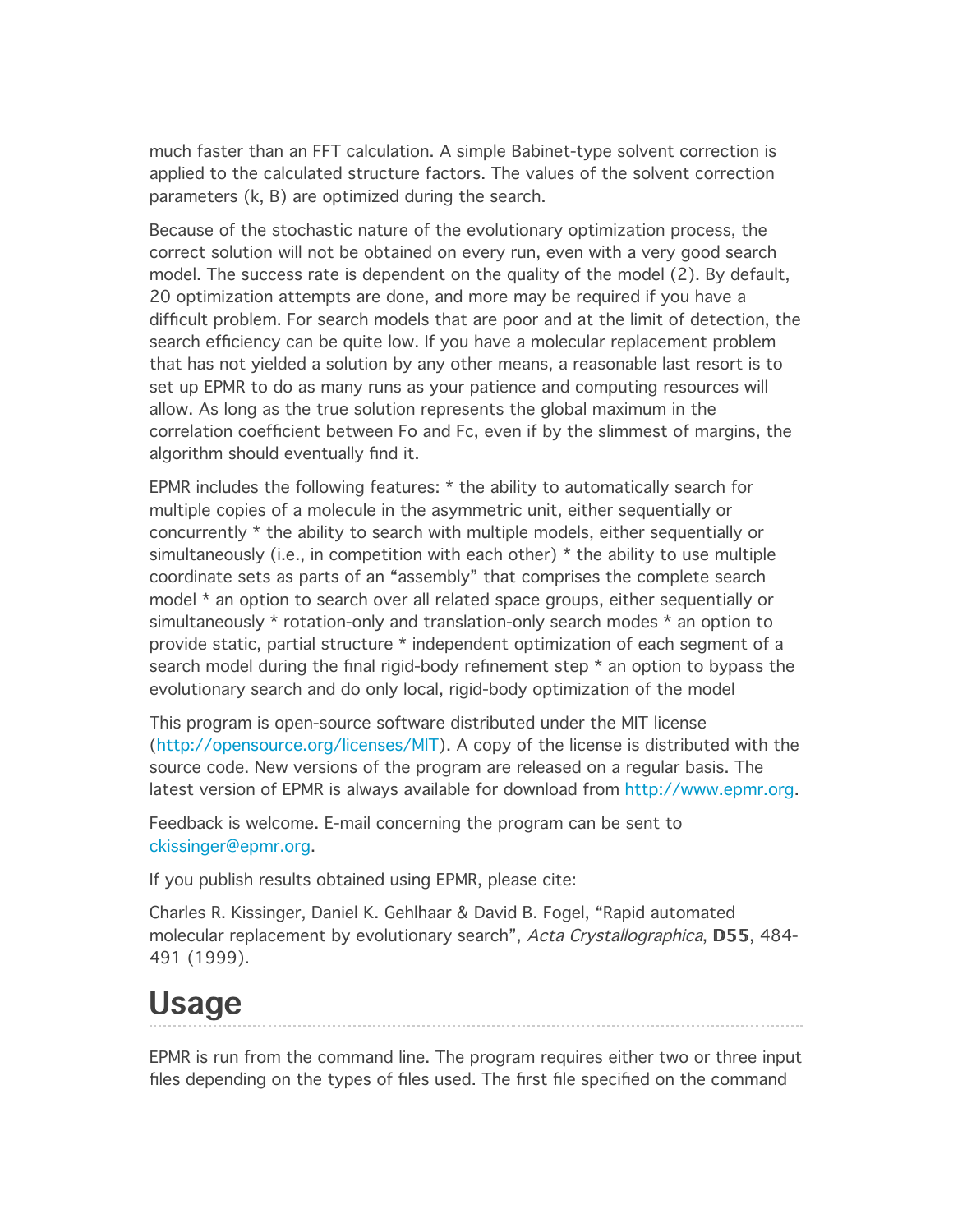line generally will be either a Scalepack (*.sca*) file or a CCP4 MTZ file. Alternatively, a text file specifying only the cell constants and space group number can be used. In this case the file should contain that information in the following order:

a b c alpha beta gamma space\_group\_number

The exact formatting of this file is not critical. An example of appropriate contents of the text file for a cell in space group C2 is:

40.76 18.49 22.33 90 90.61 90 4

All 230 space groups are available for use in the program, in their standard settings. (For rhombohedral space groups, the hexagonal setting is expected, and your data need to be indexed accordingly.)

The second file on the command line should be a standard PDB format file containing the search model. Any lines in this input file that are not ATOM or HETATM records are ignored. The program expects correctly formatted PDB ATOM records. If element symbols are not present in columns 77-78, the atom type can usually be inferred correctly from the atom name, but the names of atoms with two-letter element symbols  $(e.g., Fe, Ca, Se)$  should be appropriately left-shifted to ensure they are correctly recognized. If the PDB file contains CNS-style segment identifiers in columns 73 to 76, these will be used to subdivide the search model during the final rigid-body refinement. Each of these segments will be optimized independently during that step.

If the first file on the command line is a Scalepack or an MTZ file, and you also want to use it as the source of your reflection data, it is not necessary to provide a third input file on the command line. For Scalepack files, the program expects a *.sca* file with the final, merged reflection intensities (with Bijvoet pairs either combined or preserved as separate I+ and I-). For MTZ files, the data column to use for the Fobs or intensity data can be specified on the command line using the -Z option. Otherwise, the program will read the data from any column labeled "F", "FP", "FNAT", "I" or "IMEAN" or from the first column with a label beginning with "F\_" or "FP\_" or "I\_". If no such column is present, the first data column in the MTZ file with an appropriate data type will be used.

If you want to provide the reflection data separately from the unit cell and space group information, a third input file can be specified, which must be a Scalepack file, MTZ or a simple text file containing the observed structure factors. The only requirement for the text file is that H, K, L, and Fobs are the first four items on each line, separated by spaces or tabs.

The command line: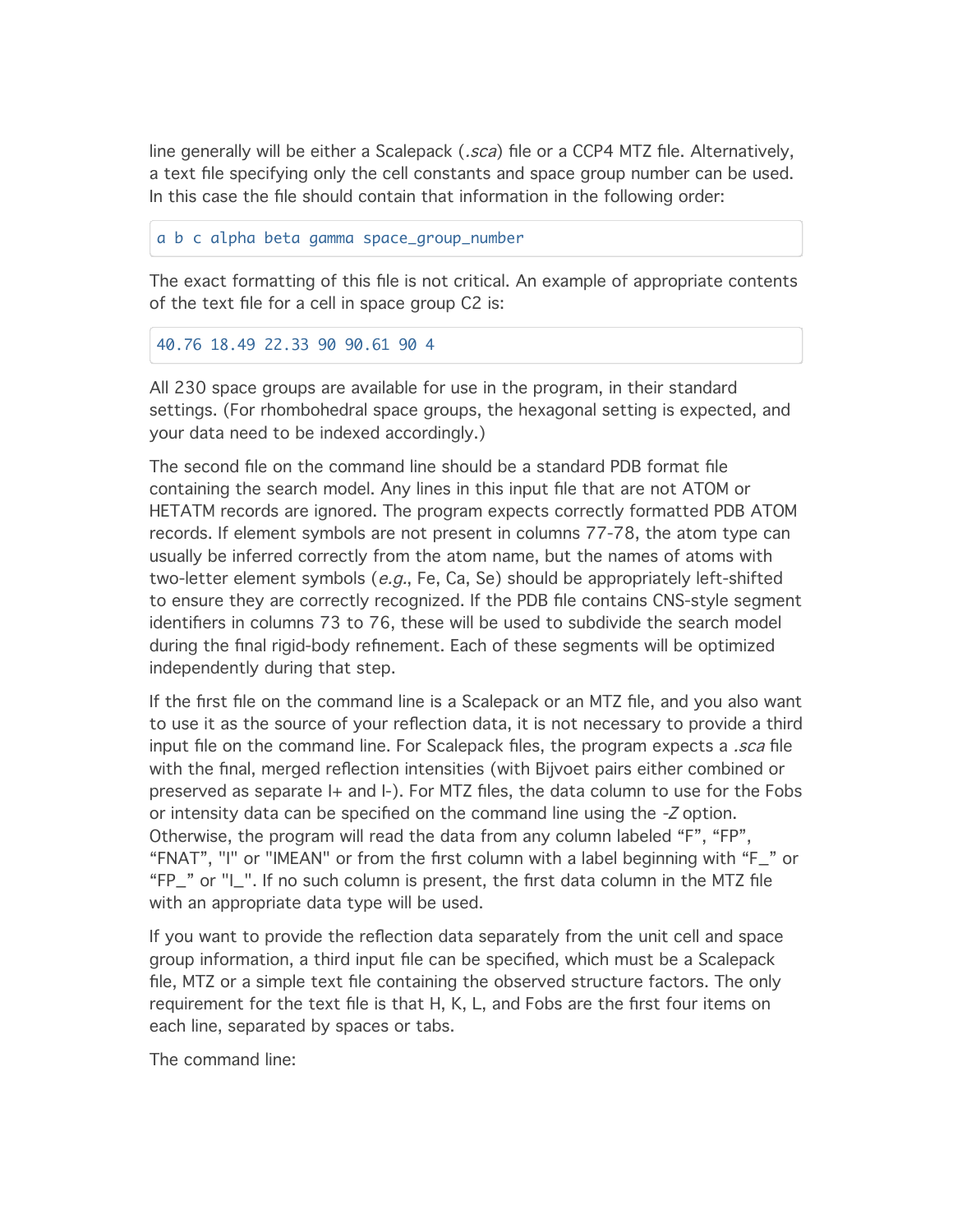epmr example.sca example.pdb

or:

epmr example.mtz example.pdb

or:

epmr example.cell example.pdb example.hkl

will run the program in its default mode. In this case, the program will look for a single copy of the search molecule in the asymmetric unit. It will run the evolutionary search procedure twenty times. Data in the resolution range between 80 and 3 Ångstroms will be used in the search. Each of the 20 solutions found will be written to a file named  $epmr$ . N.pdb, where N is the sequential attempt number.

If you wish to provide multiple search models, put the list of file names in a text file, and supply that file to the program in place of a coordinate file, with a " $@$ " symbol before it:

```
epmr example.mtz @example.filelist
```
If you provide a file list in this way, it is important to keep in mind that the complete path to the files from your working directory is required. It is recommended to specify the full, absolute path to each file so your file list is not dependent on the directory in which it is used.

A single search model can be read from the standard input by using a "-" (dash) in place of the coordinate file name on the command line:

epmr example.cell - example.hkl <example.pdb >example.log

When the program is started, it will print some information about the input data and program settings, do the initial FFT structure factor calculation, and then start the optimization runs. At the end of each evolutionary search, a local, rigid-body refinement is performed on the result.

The final orientation for each run will be reported on a line that begins with the word "Solution" followed by the run number, correlation coefficient, R-factor, rotation angles (alpha, beta, gamma as defined for the CCP4 programs), translation (in fractional coordinates for the model after it has been centered at the origin), the model number and space group. In most cases, a solution will be transformed through symmetry and/or alternate origins so that it lies as close as possible to the origin. (More limited transformation is done when static structure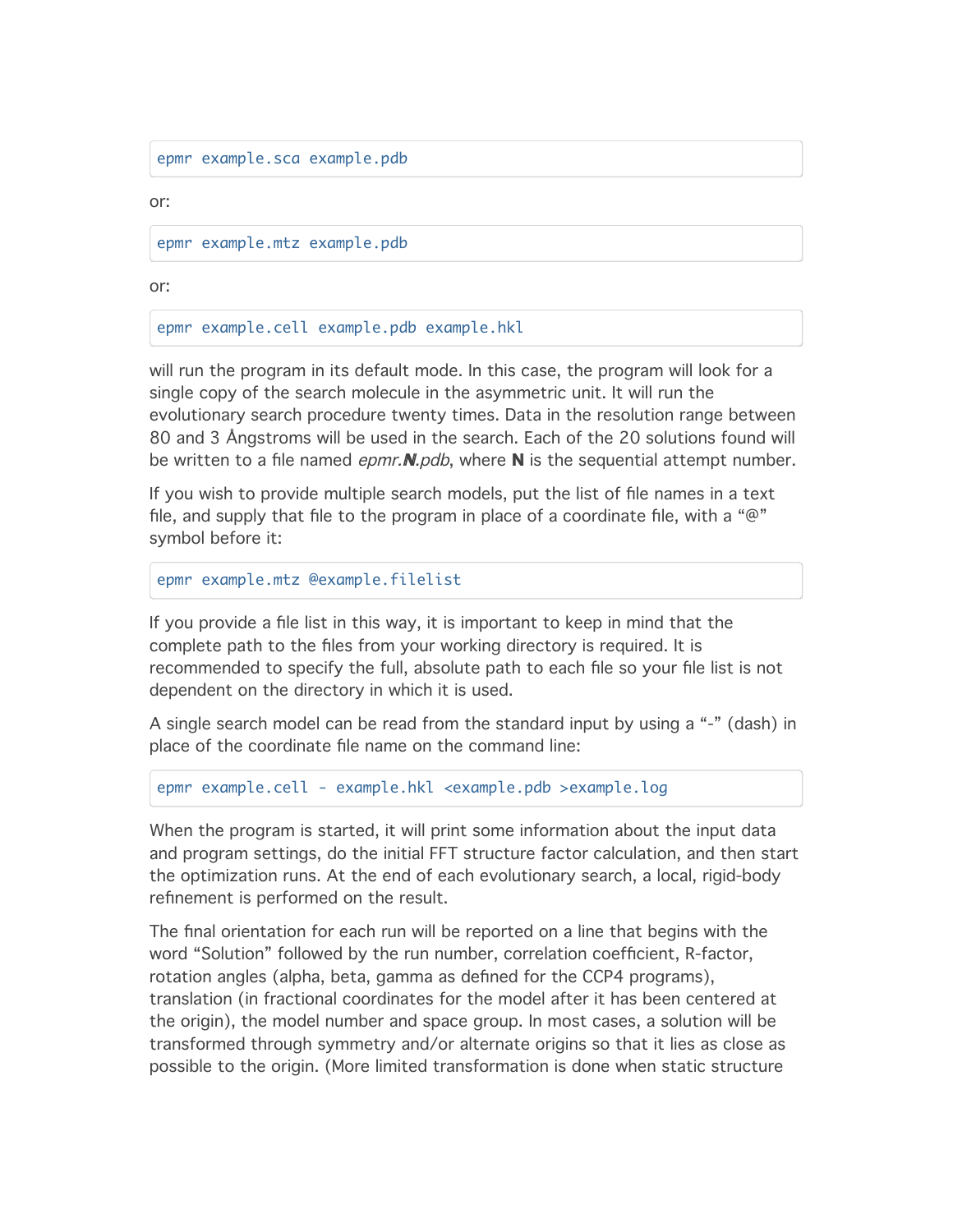has been applied or if only a local search is done.) Thus if the same solution is found by more than one optimization attempt, nearly identical rotation angles and translations will be reported, with no transformations necessary to compare solutions. If you intend to make use of the rotation and translation values outside of the program, they must be applied to the original search model after it has been moved so that its centroid is at the origin.

You can use the Linux/UNIX command:

```
grep Solution epmr.log
```
to view just the solutions. On UNIX-like systems, the command:

```
grep Solution epmr.log | sort -n -k 3r,3 -k 4
```
will list the solutions sorted by correlation coefficient, then R-factor.

The output coordinates are written in standard PDB format. The TITLE record includes the correlation coefficient, R-factor and number of clashes. A CRYST1 record is included. The original atom information from the input coordinates, such as chain identifiers and residue numbers, is retained in the output coordinates except when a search is done using multiple search models in an "assembly" (-a or -A options) or when a search is done for multiple copies of the search model (-m or -M options). In those cases, new chain identifiers are assigned, one for each "piece" of the assembly or copy of the search model, to make it easier to identify the separate components. Only ATOM or HETATM records from the input coordinates are stored and written to the output files. All other lines are ignored.

# **Options**

The operation of the program is controlled by a set of command line options. (If the program is run without any command line arguments, a brief summary of the available options will be listed.) The possible options are:

-**A** Treat search models as an **assembly**, search with all simultaneously

This option is off by default. It causes each input model to be treated as an independently positioned and oriented segment of the complete search model. (By default, each input model is treated as an entirely separate, alternative search model.) When this option is turned on, the program will attempt to optimize the orientation and position of all search models simultaneously.

This is an experimental option. It is primarily useful when the individual segments that comprise the assembly would be too small to be effective when trying to build the solution incrementally using the -a option.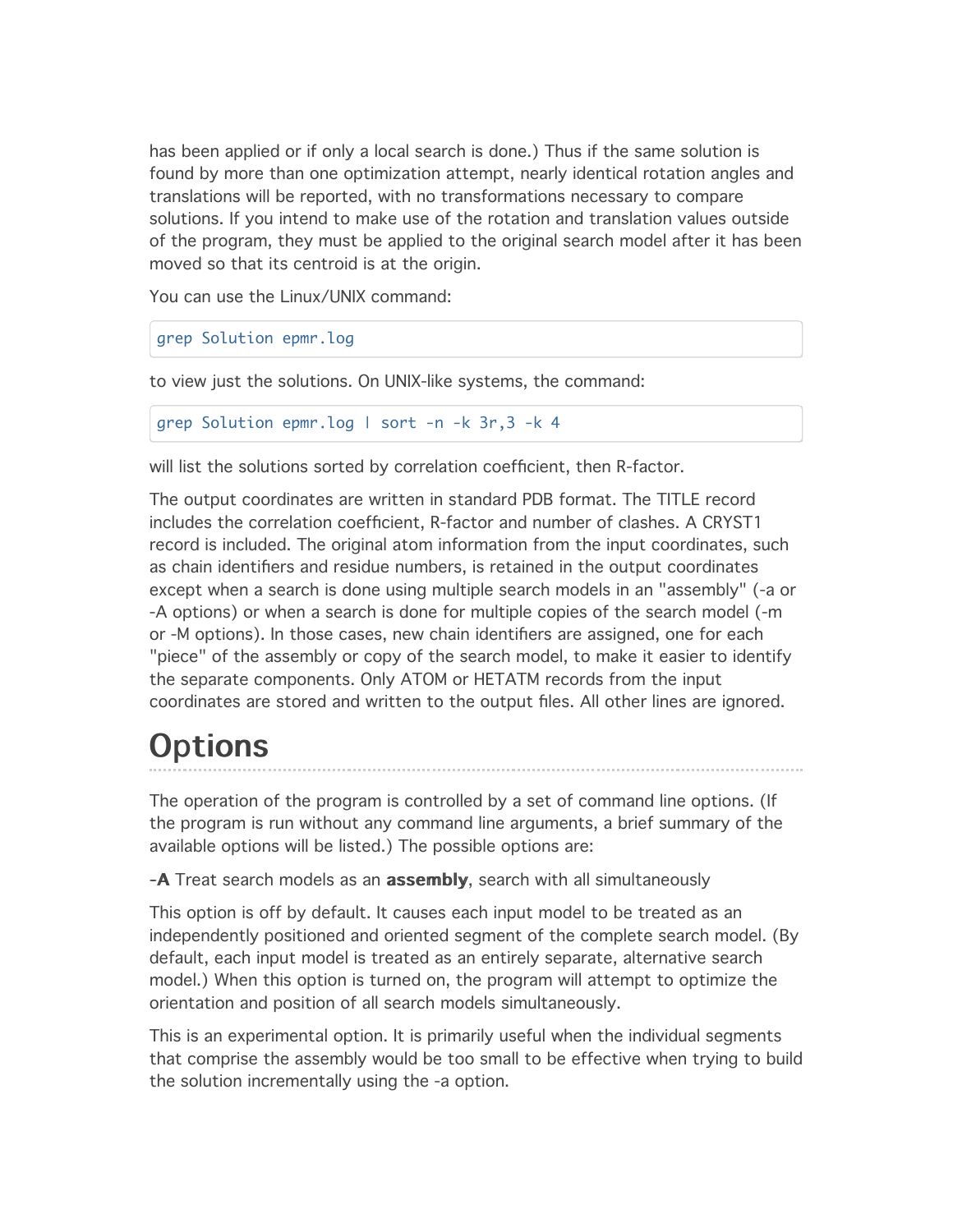-a Treat models as an assembly, search with each sequentially

This option is off by default. It causes each input model to be treated as an independently positioned and oriented segment of the complete search model. (By default, each input model is treated as an entirely separate, alternative search model.) When this option is turned on, the program will find the optimal solution for the first model, keep that as static structure, search for the optimal solution for the next model, store that as static structure, and so on.

Both this option and the "-A" option can be combined with "-m" or "-M" to search for multiple copies of an assembly.

-C Search simultaneously over all space groups in the same point group and crystal class as the input space group

This option is off by default. The space group is treated as an additional variable in the evolutionary search (i.e., the alternative space groups compete with each other during the evolution). This option works well for routine molecular replacement calculations with a good search model. For difficult cases, it is safer to use the "–c" (lowercase) option instead, which will search each of the candidate space groups separately.

-c Search sequentially over all space groups in the same point group and crystal class as the input space group

This option is off by default. Each space group is tried in turn. The number of optimization runs specified by the "–n" option will be completed for each space group choice, and searches will be done for all copies of all input models in a space group before moving to the next.

-e integer Set the seed value for the random number generator to a specific value

By default (or if the seed value is set to a value of zero using this option), the seed is generated from random system information at run time. Explicitly setting the seed value is not necessary for normal operation of the program, but can be useful for testing purposes and allows you to reproduce a previous run. Two separate runs of the program that use the same seed value will produce identical results.

-g integer The number of "generations" (cycles of optimization)

The default value is 50. It is not normally necessary (or recommended) to change this value. However, setting this value to zero (-g0) will bypass the evolutionary search and feed your input model directly to the local optimizer. This allows you to use EPMR as a convenient rigid-body refinement program.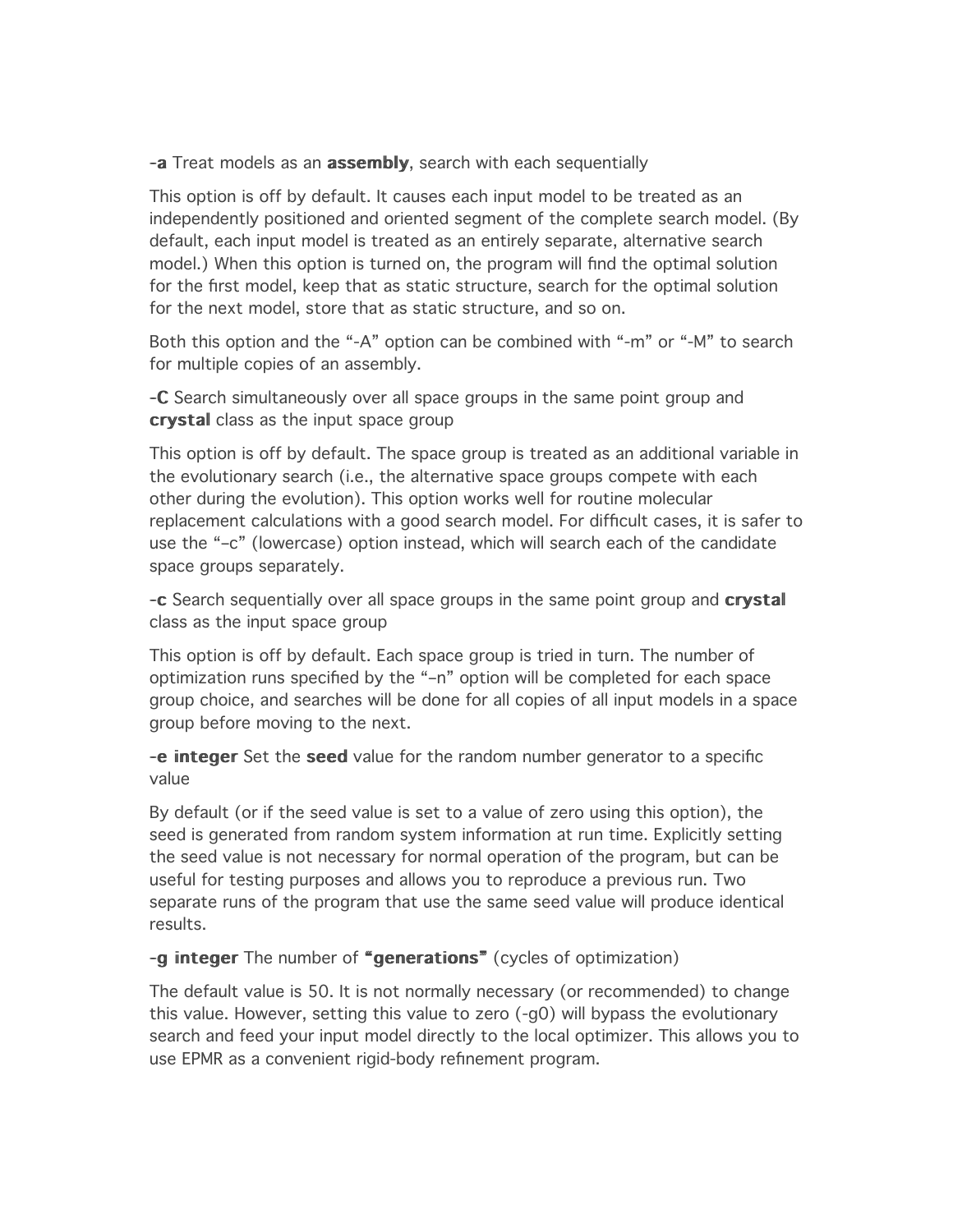-**h number High** resolution limit for diffraction data used in the search (in angstroms)

The default value is 3.0 Å. Although it can be useful to try different high-resolution limits, the search efficiency is generally higher if data to 3.0 are included. It is rarely effective to set this to a value greater than 5.0.

-**I number Low** resolution limit for diffraction data ( $\triangle$ ngstroms).

The default value is 80.0 Å, which generally results in no data being excluded. MR calculations can be highly sensitive to the inclusion or exclusion of the lowest resolution data, and also to the accuracy of that data. For EPMR it is highly recommended to include all low resolution data. In some cases, however, poorly measured low-resolution data can negatively impact the search. If you are having problems, you could try excluding the lowest resolution data using this option with, for instance, a low-resolution limit of 15 Å.

-M integer The number of copies of the molecule in the asymmetric unit to find simultaneously

The default value is 1. Values greater than one cause multiple orientations and positions to be optimized for the search model.

This option is primarily useful when there is a large number of molecules in the asymmetric unit. In other cases an incremental search for multiple molecules (option -m) is typically more effective.

-m integer The number of copies of the molecule in the asymmetric unit to find sequentially

The default value is 1. A value of 2 would cause the program to search for one copy of the molecule, save the solution as partial structure and continue searching for a second solution.

-n integer The number of independent optimization attempts

The default value is 20, which is intended for moderately difficult cases. For some very difficult MR problems, values of 100 or more are worth trying.

-o name The file name prefix for the output coordinate files

The default is "epmr". If you run multiple jobs in the same directory, you will have to use this flag to avoid writing over files from other runs. If you specify "-" (a dash) as the file name prefix, the coordinates will be written to the standard output of the program instead of a separate file.

If you specify the option "-w1", the coordinate file containing the top solution from all runs will be named *prefix.best.pdb*. If you specify the command line option "-w2", the program will name the output file for each optimization attempt as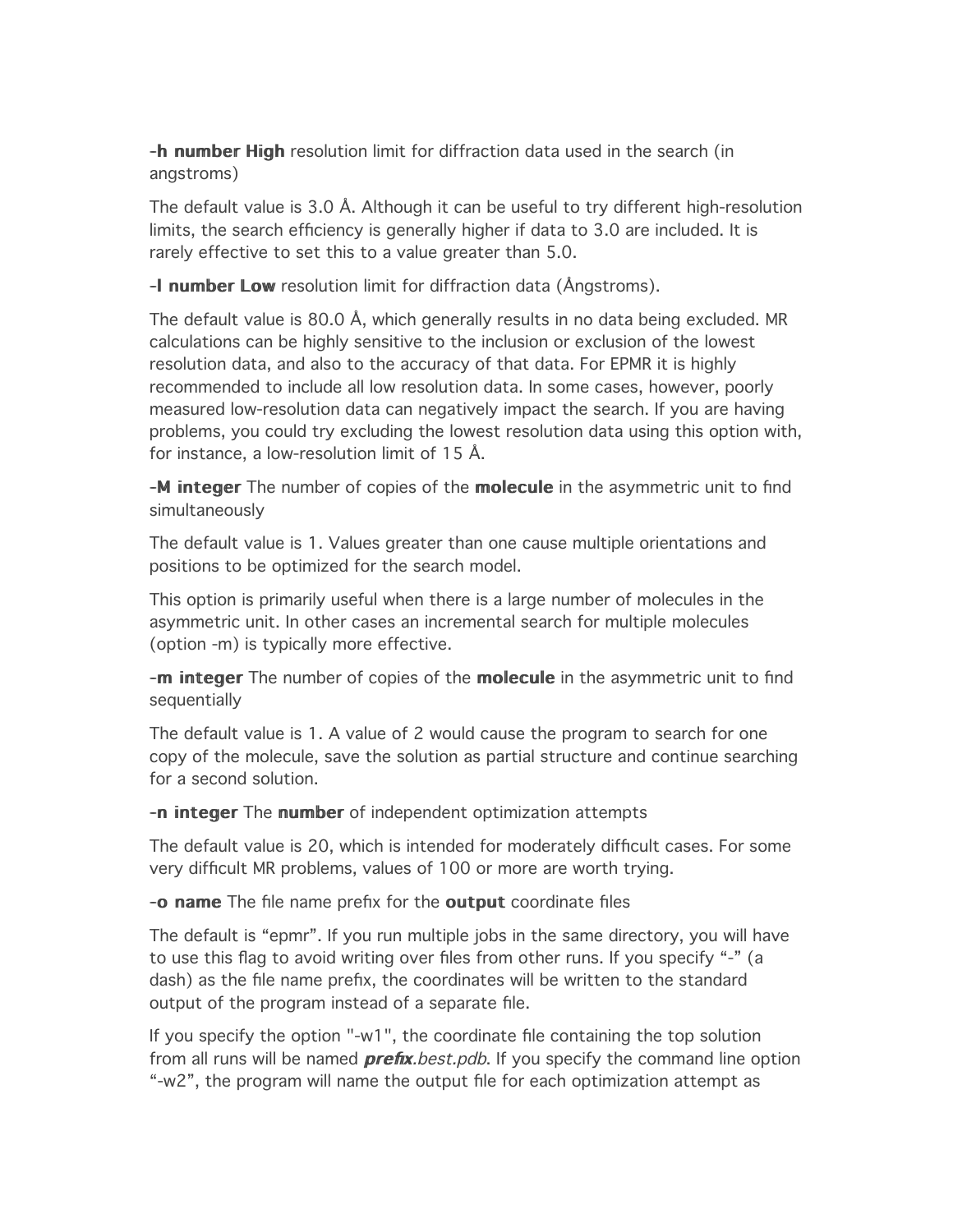$prefix.M.pdf$  (e.g., epmr.1.pdb). If you are searching sequentially over multiple space groups, search models, and/or copies in the asymmetric unit, the file name will have additional numeric indicators for those  $(e.g., epmr.3.4.2.5.pdf$  would indicate the third space group choice, fourth model, second copy, fifth optimization attempt).

-p integer The population size (number of trial solutions evaluated in each cycle of optimization)

The default value is 300. Increasing this value beyond 300 will increase the search efficiency, but you will get more benefit from increasing the number of optimization attempts (-n) instead.

#### -R Rotation search only

This option is off by default. It will cause the program to search only rotation space, keeping the position of the search model unchanged.

#### -S Try all search models simultaneously

This option is off by default. The choice of the model becomes an additional variable in the evolutionary search. This is an experimental option still under development.

#### -s filename Read static structure from the specified file

If you have partial structure to input, include this flag and follow it with the name of the PDB file containing the correctly positioned partial structure. You can separate the partial structure into as many files as you wish and use this flag multiple times on the command line.

#### -T Translation search only

This option is off by default. It will cause the program to search only translation space, keeping the orientation of the search model unchanged. This could be useful, for instance, when you have a search model that has been pre-oriented by another program or through knowledge of non-crystallographic symmetry. Unlike in earlier versions of this program, the orientation is held fixed during final rigid-body optimization as well as during the evolutionary search.

#### -V Print version information and exit

-v integer The verbosity, which controls the amount of information written to the standard output of the program The default value is 1. A value of 0 (zero) results in nothing being written (except the coordinates, if they are written to the standard output using the option, "-o -"). A value of 2 causes more detailed information on the progress of the evolutionary search to be written.

-w integer The quantity of solutions you want to write out to PDB files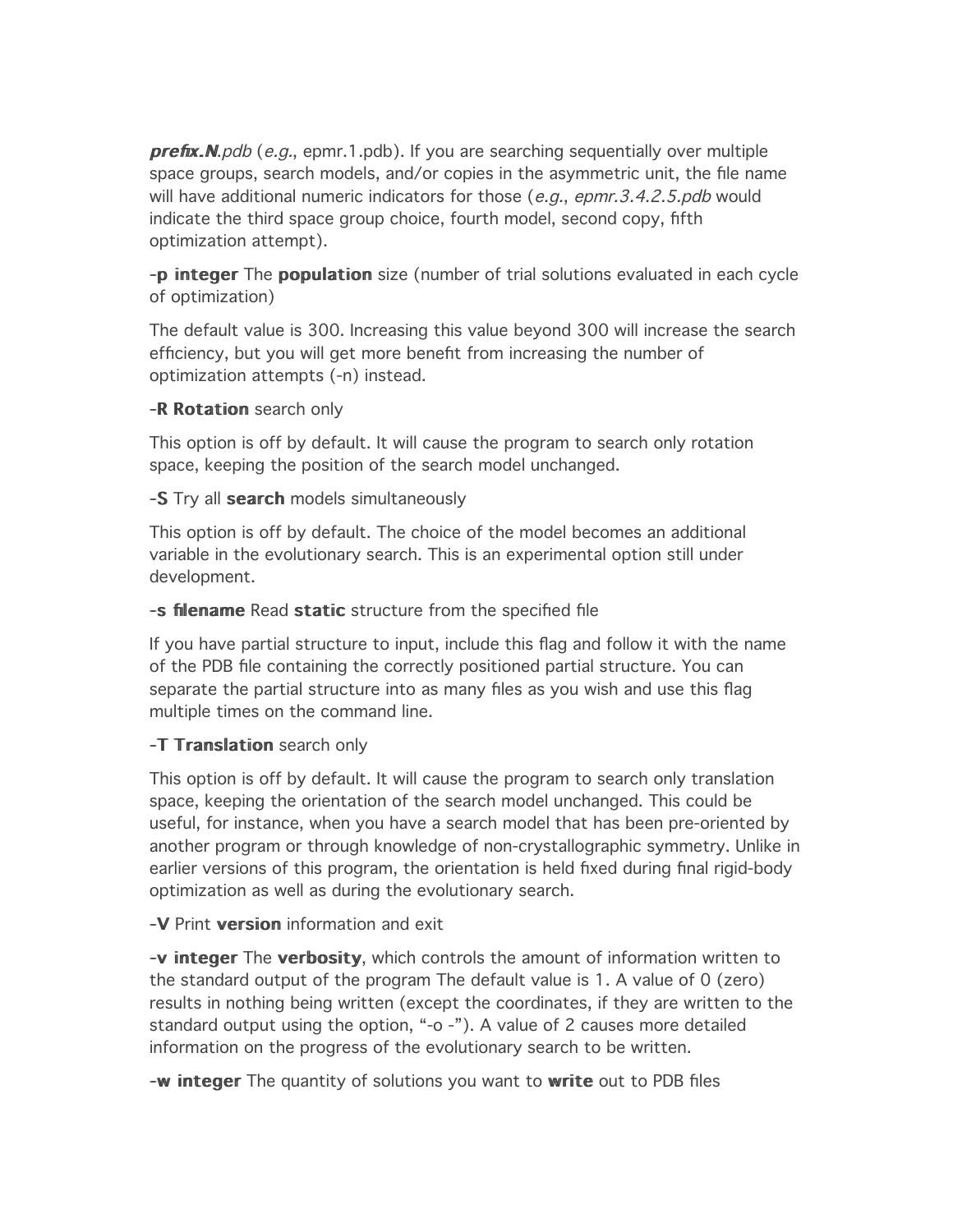The default value is 2. A value of 0 (zero) here results in no coordinates being written out. A value of 1 means only the top solution from all of the runs will be written out. A value of 2 means all solutions will be written out. (The -o flag controls the naming of the output PDB files.)

-Z label The label of the MTZ data column to use. The data column can contain either structure factor or intensity data.

# **Acknowledgements**

The original EPMR program was written by Chuck Kissinger and Dan Gehlhaar at Agouron Pharmaceuticals. David Fogel (Natural Selection, Inc.) contributed numerous ideas that were essential to the original development of the program. Bradley Smith (Agouron/Pfizer) was responsible for rewriting and improving the original program and testing numerous alternative algorithms and ideas. SGX Pharmaceuticals and Anadys Pharmaceuticals supported the development of the open-source version of this program.

# **References**

1. Kissinger, CR, Gehlhaar, DK & Fogel, DB, "Rapid automated molecular replacement by evolutionary search", Acta Crystallographica, D55, 484-491 (1999). 2. Kissinger, CR, Smith, BA, Gehlhaar, DK & Bouzida, D, "Molecular replacement by evolutionary search", Acta Crystallographica, D57, 1474-1479 (2001). 3. Huber, R. & Schneider, M., "A group refinement procedure in protein crystallography using Fourier transforms", J. Appl. Cryst. 18, 165-169 (1985).

## **Examples**

### Example 1

Use EPMR in default mode. Read reflection intensities, cell constants and space group from a Scalepack file. Read coordinates for a single search model from a PDB file. Search for one molecule in the asymmetric unit, perform 20 attempts of the evolutionary search procedure, and write out all 20 solutions found:

epmr intensities.sca search\_model.pdb > example.log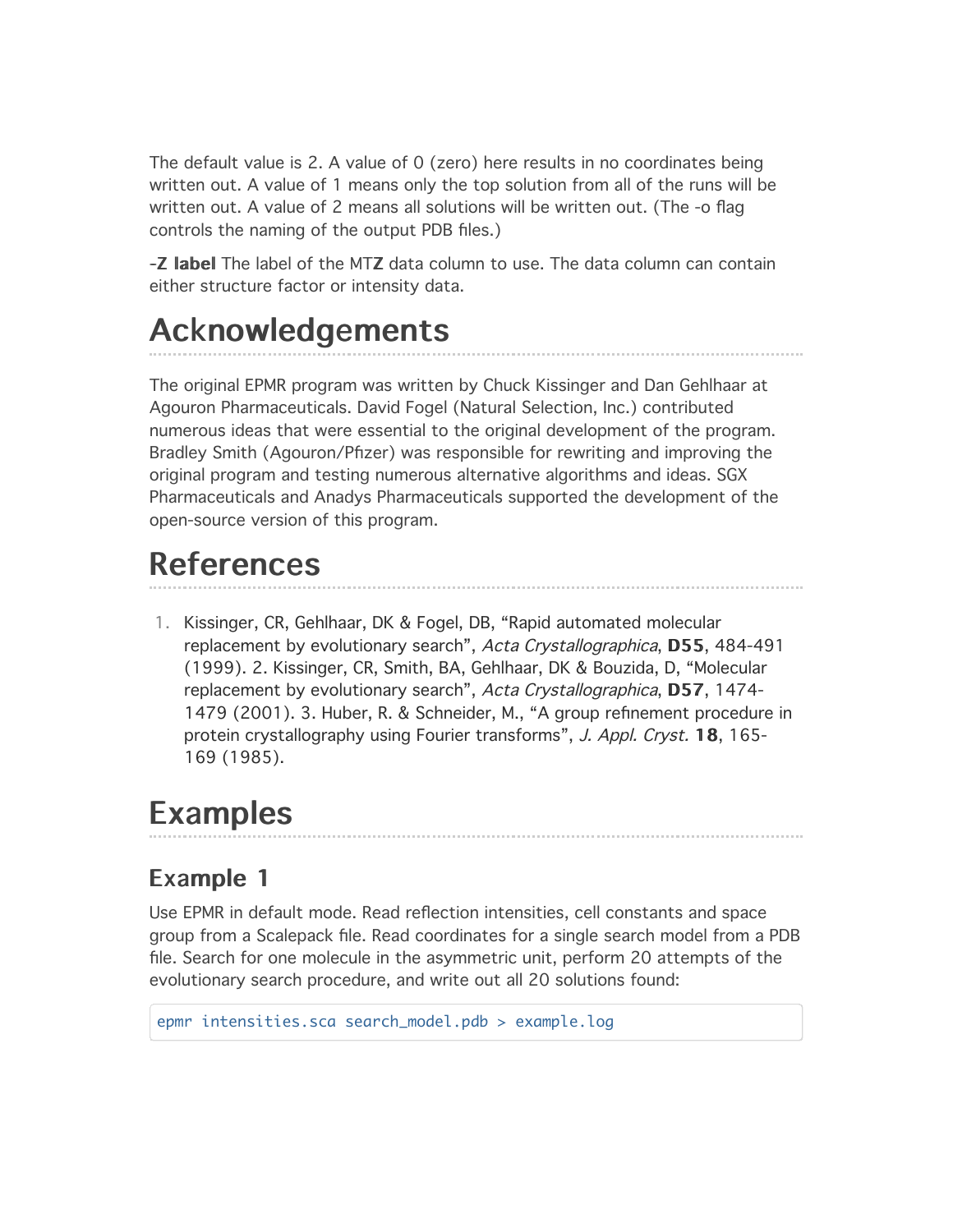### Example 2

Do a translation search, using static partial structure and perform 50 optimization attempts. Use the data labeled 'F\_NAT1' in the MTZ file:

```
epmr -T -s static_model.pdb -n50 -Z F_NAT1 data.mtz search_model.pdb >
example.log
```
### Example 3

Search for one molecule in the asymmetric unit (default), use data from 20 to 2.5 Å, do fifty runs, write out the solution found in each attempt to a file with the prefix *example\_solution*. Read the cell constants and space group from a text file, read the reflections from a free-format file containing h, k, l, Fo and use static structure:

```
epmr -l 20 -h 2.5 -s partial.pdb -w2 -o example_solution -n 50
example.cell example.pdb example.hkl > example.log
```
### **Example 4**

Search sequentially for three identical molecules in the asymmetric unit, write out just the top scoring solution from all attempts after 20 attempts (default) for each of three copies of the search molecule. Input two fragments of partial structure:

```
epmr -m3 -w1 -s partial1.pdb -s partial2.pdb example.cell example.pdb
example.hkl > example.log
```
### Example 5

Do a rigid-body refinement of a molecule:

```
epmr -g0 example.sca example.pdb > example.log
```
### Example 6

Use EPMR in a program pipeline. The search model is read from the output of the mythical program *search\_model\_generator* and the solution coordinates are written to the input of *solution\_evaluator*. Cell and reflection data are read from an MTZ file. Do 100 optimization attempts, writing the coordinates for each solution found to the standard output. No log file information is written: